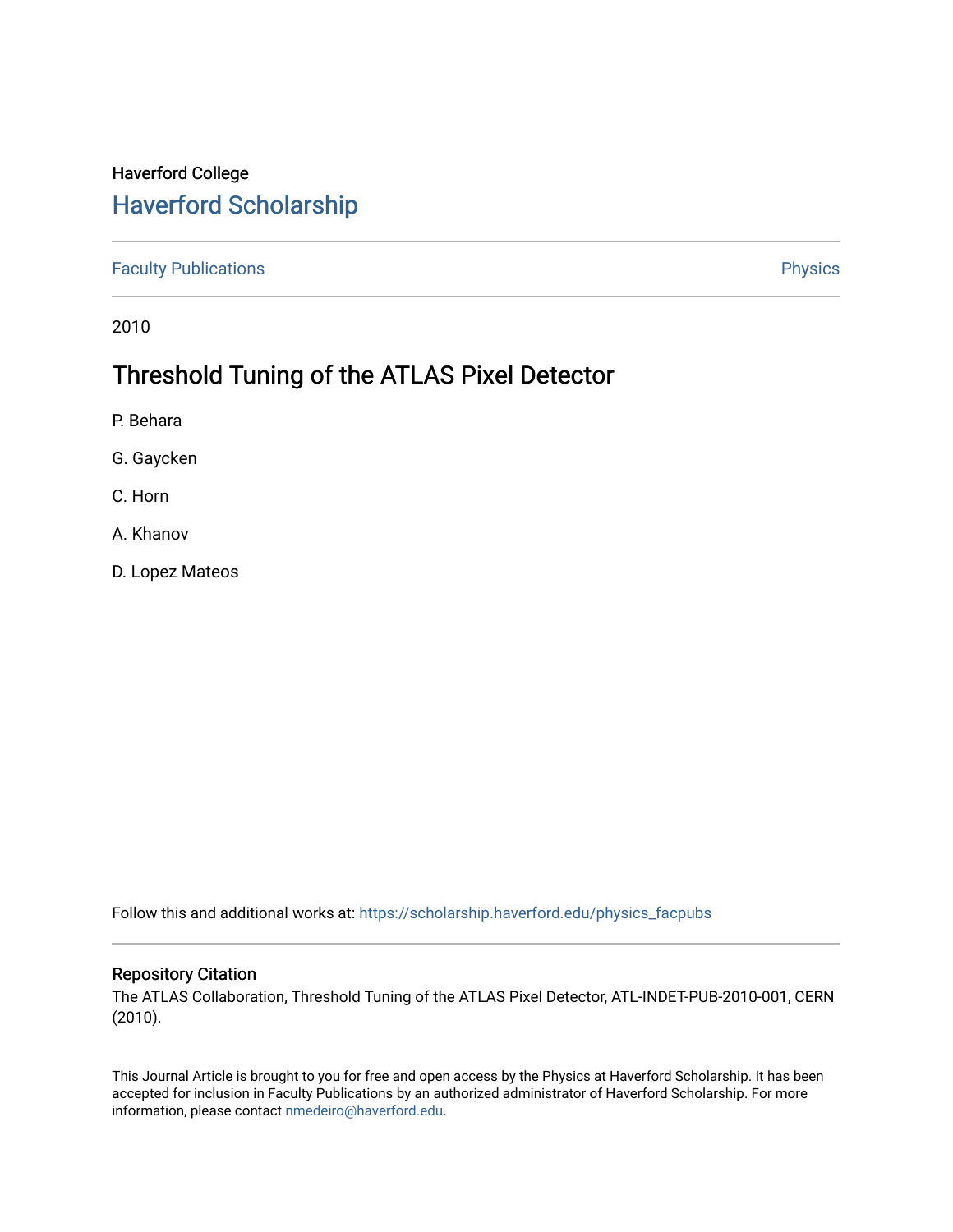

# ATLAS NOTE

ATL-COM-INDET-2010-044



# Threshold Tuning of the ATLAS Pixel Detector

Prafulla Behara<sup>1)</sup>, Goetz Gaycken<sup>2)</sup>, Claus Horn<sup>3)</sup>, Alexandre Khanov<sup>4)</sup>, David Lopez Mateos<sup>5)6)</sup>, Lucia Masetti<sup>2)</sup>, Klemens Müller<sup>2)</sup>, Kerstin Perez<sup>5)6)</sup>

#### Abstract

 The threshold of each pixel in the Pixel Detector, measured in electrons (e), must be properly set in order to optimize position resolution and particle detection efficiency. This note details the threshold tuning performed for the full pixel detector over a 4- month period in the fall of 2008. At the end of this period, 94% of the detector was tuned to a measured mean threshold value of 3939 e, which is offset from the true threshold value by ∼60 e, with an RMS of 37 e. The remaining 6% of the detector was not measurable due to software or hardware problems.

) Iowa State University, Iowa City, Iowa 52242, USA

)Universitat Bonn, 53113 Bonn, Germany

)SLAC National Accelerator Laboratory, Menlo Park, CA 94025, USA

)Oklahoma State University, Stillwater, OK 74078, USA

)California Institute of Technology, Pasadena, CA 91125, USA

)Columbia University, New York, NY 10027, USA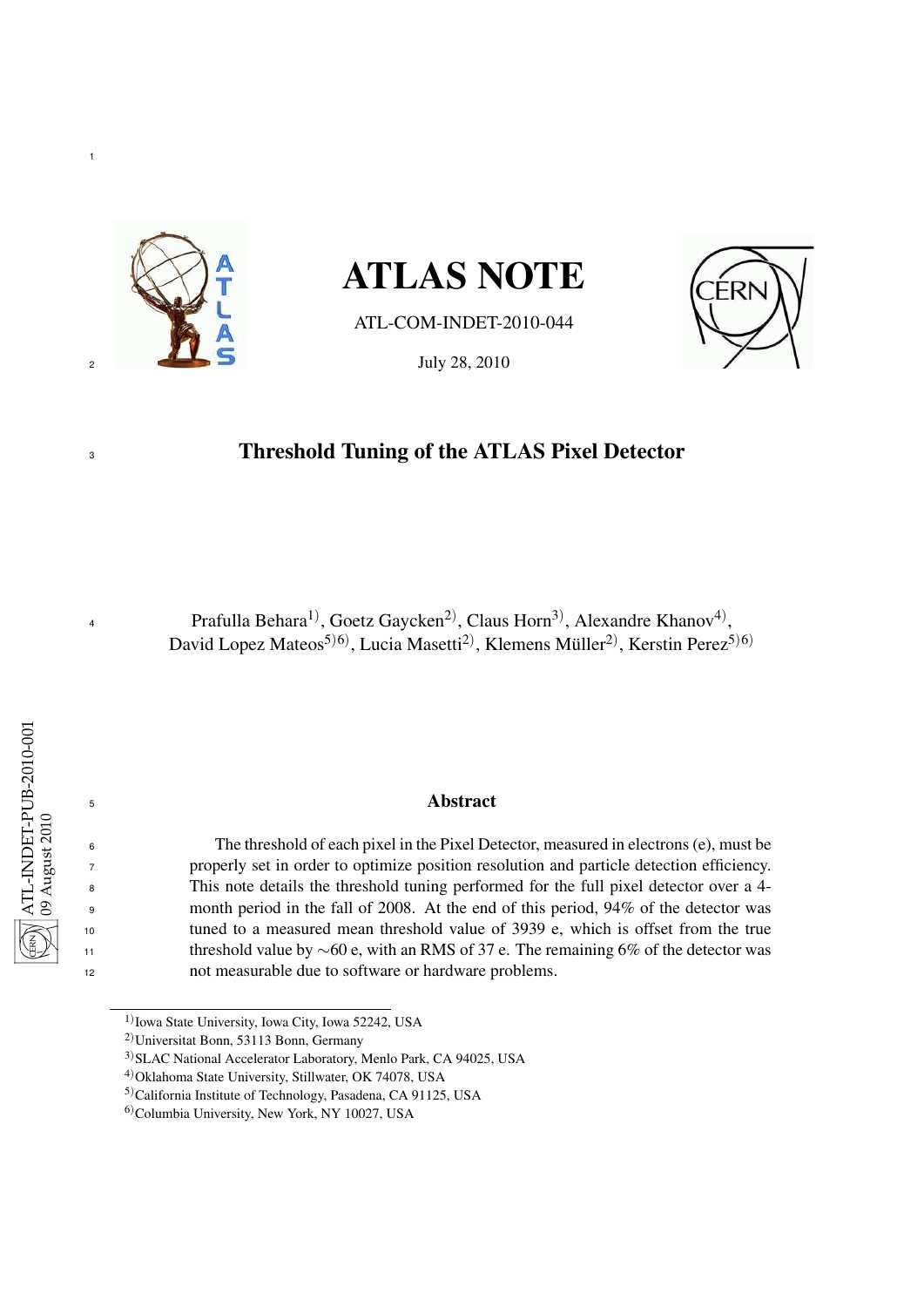## <sup>13</sup> 1 Introduction

 The Pixel Detector is the innermost tracking sub-detector of the ATLAS detector. It is composed of over 80 million silicon pixels, distributed over 1744 modules. These modules are arranged in 3 barrel layers, denoted Layer-0, Layer-1, and Layer-2, and two endcaps, each of which has 3 disks. Together, the barrel 17 and endcaps provide coverage up to  $|\eta| < 2.5$ .

 The goal of the Pixel Detector is to provide primary vertex detection and precision tracking of charged 19 particles. To accomplish this, it is designed to have a spatial resolution in r- $\phi$  of less than 15  $\mu$ m and a hit detection efficiency greater than 97% [1]. It must also be able to operate within the high-radiation environment of the LHC.

 In the binary pixel readout system, each pixel has an adjustable threshold, measured in electrons (e). Proper setting of this threshold for each pixel is necessary to attain both high efficiency and good position resolution. This threshold should be high enough to avoid registering fake hits caused by noise in the readout electronics. If there are enough of these fake hits they can even overwhelm the readout buffers on the module, causing all information for all pixels on this module to be lost. This occurs if an End- Of-Column buffer, which holds the readout information for 320 pixels organized in a pair of columns, registers more than 64 pixels with hits, or if the Module Controller Chip (MCC) buffer, which holds readout information for the 16 front-end chips on a module, registers more than 128 pixels per front-end chip with hits [2]. On the other hand, the threshold should be low enough to register the charge from a minimum ionizing particle (mip) with high efficiency. A mip typically deposits approximately 20 ke while perpendicularly traversing the silicon sensor, but this charge is usually distributed among several neighboring pixels, producing a cluster of hits. If the threshold is too high, some of these hits will be lost and the clusters can be split or mis-measured, degrading the position resolution [3].

 To balance these effects, in autumn 2008 the threshold was tuned to a target value of 4000 e. This set- ting was verified during test beam and production to have low noise while maintaining a high efficiency in charge collection. With this threshold, the Pixel Detector has been measured to have a detection inef- $\frac{1}{28}$  ficiency less than 0.1% and a noise occupancy of  $\sim 10^{-10}$  per pixel per event per bunch crossing [4]. As the detector becomes irradiated due to LHC operation, the signal observed due to a mip traversing the silicon will decrease, and the threshold may need to be lowered [2].

 The threshold for each pixel is controlled by two discriminator stages located in each pixel cell of the front-end chips [2], as shown in Figure 1. The first discriminator controls the threshold for an individual pixel, and the value of this threshold is set by a 7-bit trim digital-to-analog converter (TDAC). The second discriminator imposes a threshold that is common for all pixels read out by the same front-end chip. This value is set by a 5-bit global digital-to-analog converter (GDAC). Both the per-pixel TDAC and the per- front-end chip GDAC can be adjusted in the range of approximately 0-1 fC, giving a total threshold range of approximately 0-9000 e. There are uncertainties in the exact value of the injected calibration charge, and hence the value of the measured and calibrated threshold, though these uncertainties have been shown to be negligible [5] [6].

 Section 2 of this note describes the principles of threshold measurement and tuning. Section 3 dis- cusses the tuning procedure that was used during the calibration period in autumn 2008 and the results of this tuning. A summary of improvements to the tuning procedure, as well as the detector hardware

and software, for 2009 is presented in Section 4.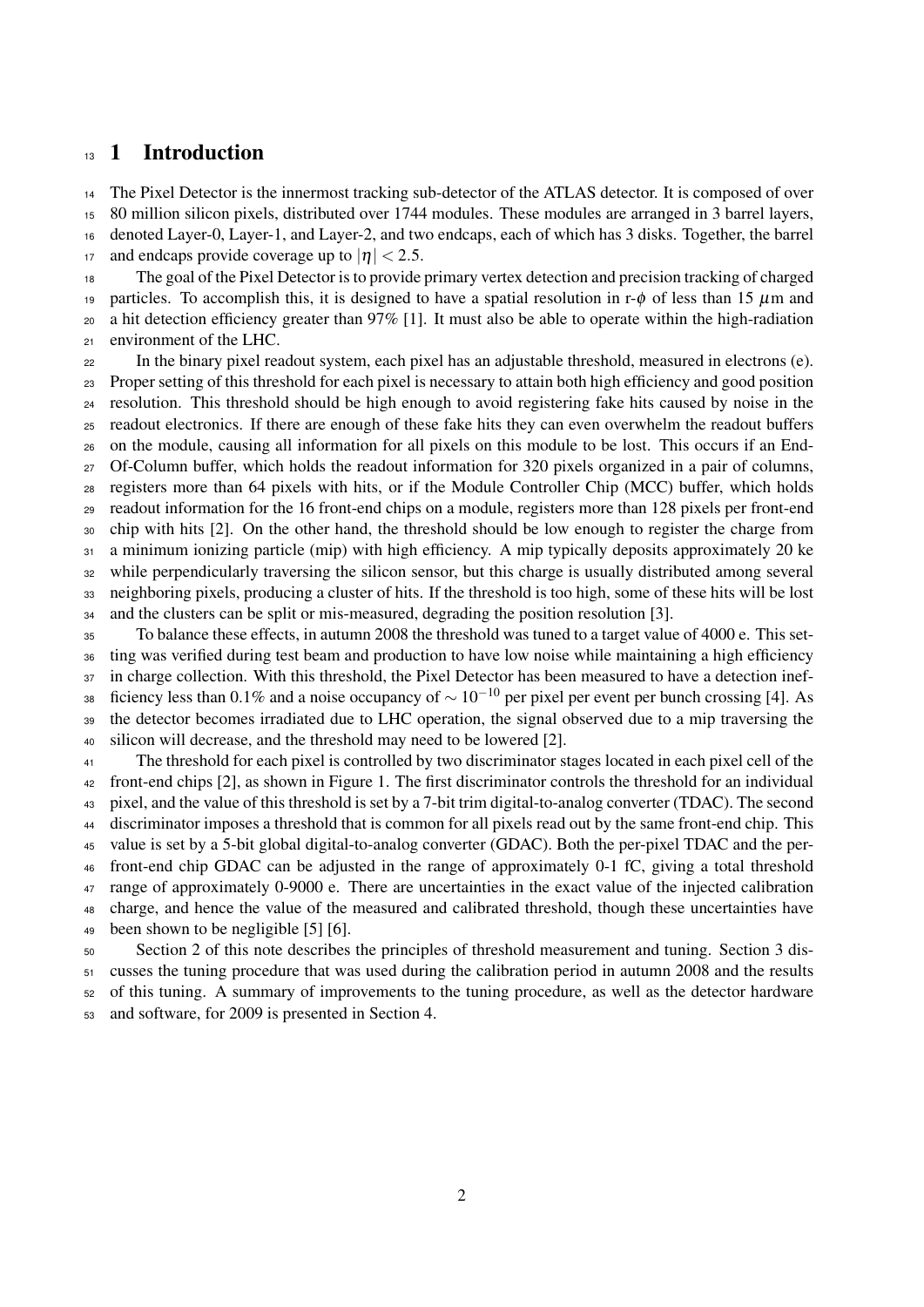

Figure 1: Schematic of the front-end chip readout for a single pixel cell.

## 54 2 Threshold Measurement and Tuning Algorithms

#### 2.1 Threshold Measurement

 The threshold value of each pixel is measured using an algorithm that is known, in the software, as a THRESHOLD SCAN. Henceforth, the word "scan" will be used to refer to the process of executing an

algorithm over the detector in order to measure or tune the threshold.

 In a THRESHOLD SCAN, a fixed charge is injected into a preamplifier just upstream of the first pixel discriminator on the front-end chip. This injection is repeated multiple times, and the percentage of injections that result in a hit being readout is recorded by the low-level Digital Signal Processor (DSP)  $62 \text{ code } [7]$  that runs on the Read-Out Drivers (RODs). The value of the injected charge is then increased by a discrete voltage step, and the process is repeated until a specified charge range has been covered. <sup>64</sup> The number of injections at each charge value is known as the number of events per scan point, and the voltage steps are known as VCAL steps. Typical parameters for a THRESHOLD SCAN are listed in 66 Table 1. Ideally, this process would produce a step function, with zero injections resulting in a hit for any

 charge below threshold and all injections resulting in hits for any charge above threshold. However, due to the electronic noise of each front-end channel, this step function is smeared into an S-curve shape, as shown in Figure 2. The S-curve is fit with a Gaussian error function by the DSP code. The mean value of this fit is recorded as the threshold for each pixel. The  $\sigma$  of the fit is defined to be the noise of each pixel. 72 The mean,  $\sigma$ , and  $\chi^2$  of the fit are stored in histograms titled SCURVE\_MEAN, SCURVE\_SIGMA, and SCURVE CHI2, respectively.

 An important gauge of the accuracy of the threshold measurement is the variation in the measured threshold and noise between two consecutive scans. Figure 3 shows the difference between the measured threshold and noise values obtained from two scans, listed in the Appendix. The mean threshold and noise difference are both 0 e, with an average variation of 18 e in threshold and 17 e in noise.

#### 2.2 TDAC Tuning

The TDAC is a 7-bit digital-to-analog converter that determines the fine-adjustment of threshold values

 for each pixel. The variation of threshold value with TDAC setting is approximately linear in the middle 81 of the TDAC range, from 40 to 100, as shown in Figure 4(a) for 8640 pixels on one module. In this

range, one step in TDAC is approximately 75 e. A TDAC setting greater than 120 effectively disables

the readout of the pixel by setting the threshold higher than the expected charges.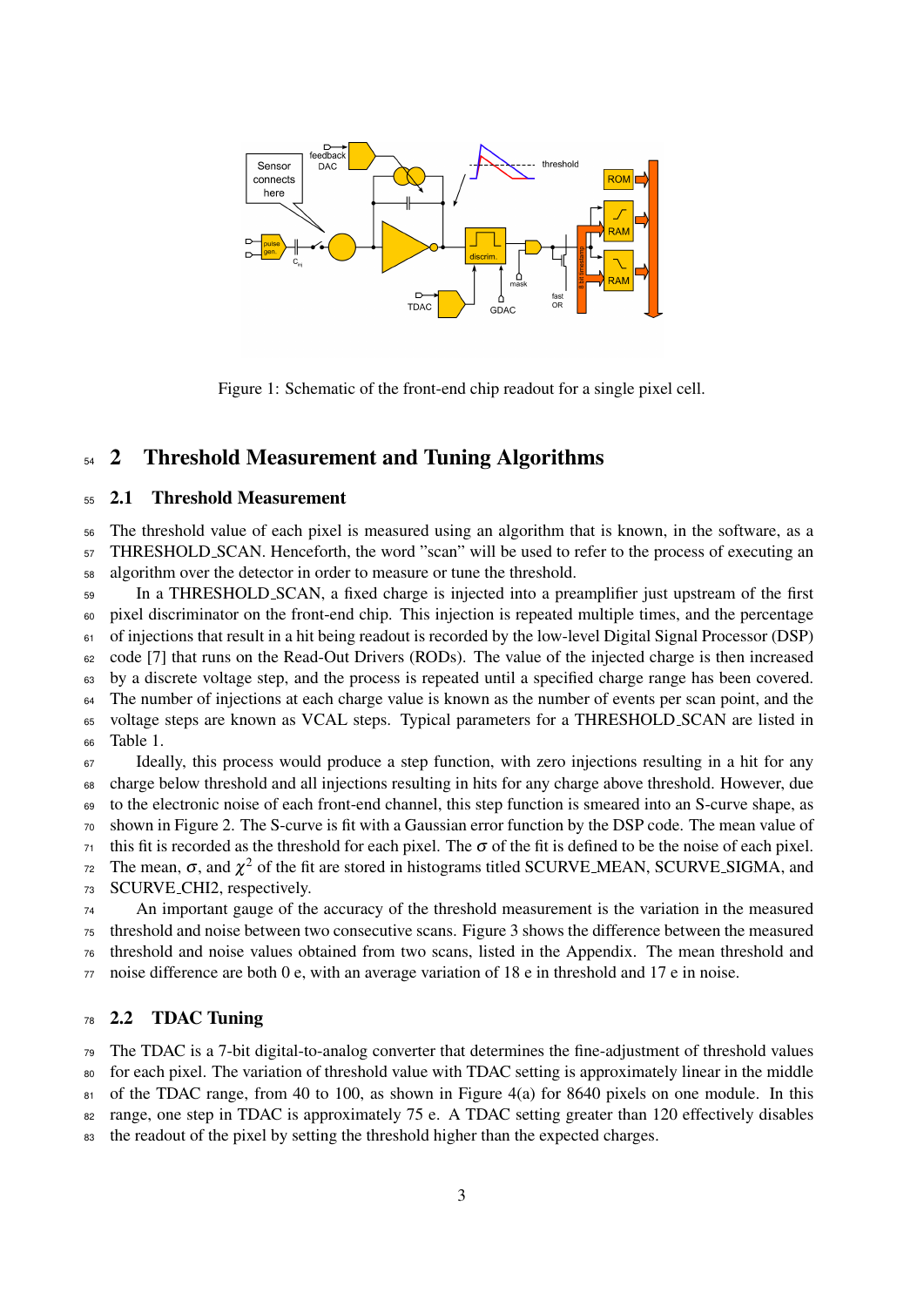

Figure 2: Illustration of a typical S-curve that results from a threshold scan of one pixel. This S-curve is fit by a Gaussian error function. The mean value of this fit is regarded as the threshold for this pixel. The width of the fit, defined as the difference between the charge values that correspond to 16.5% and 83.5% hit efficiency, is regarded as the noise of the pixel.

| Scan Type            | THRESHOLD_SCAN              | <b>TDAC_FAST_TUNE</b>        | TDAC_FAST_TUNE        | <b>GDAC_TUNE</b> |
|----------------------|-----------------------------|------------------------------|-----------------------|------------------|
|                      |                             | (full scan)                  | (fine scan)           |                  |
| Events/scan point    | 50                          | 50                           | 50                    | 25               |
| Step parameter       | VCAL                        | <b>TDAC</b>                  | <b>TDAC</b>           | <b>GDAC</b>      |
| <b>Initial Value</b> | $\theta$                    | 64                           | current value         | 10               |
| Step range           | $0 - 200$                   | 11-117                       | current value $\pm 7$ | $10-30$          |
| # of steps           | 101                         |                              |                       |                  |
| Step pattern         | $0, 2, 4, \ldots, 198, 200$ | $0, \pm 16, \pm 12, \pm 10,$ | $\pm 4, \pm 2, \pm 1$ | 10, 20, 30       |
|                      |                             | $\pm 8, \pm 4, \pm 2, \pm 1$ |                       |                  |

Table 1: Threshold scans and their default parameters.

<sup>84</sup> To tune the TDAC of each pixel to a desired threshold value, the TDAC FAST TUNE algorithm is used. First, a charge equal to the desired threshold value is injected into the preamplifier on the front-end chip. This injection is repeated multiple times, known as the number of events per scan point. If the 87 percentage of injections that result in a hit being read out is less than 50%, then the TDAC setting is decreased by some value, known as the step size; if this percentage is more than 50%, then the TDAC 89 setting is increased. This process is performed a fixed number of times, known as steps, with the step size typically decreasing at each step. The final TDAC value achieved at the end of this iterations is chosen as the tuned setting. The step sizes must be chosen to avoid that a large number of pixels simultaneously have thresholds

 below the typical noise value during the tuning process. This can occur, for example, if the algorithm 94 determines that the TDAC setting must be decreased, but the step size down is so large that the TDAC is then set to a very low threshold. When this happens, noise hits fill the End-Of-Column and MCC buffers on the module, thus blocking the readout of any hits. This can be seen in Figure 4(a), where for many pixels the s-curve fit returns a false high threshold value for low TDAC settings. This starts to occur 98 for TDAC values  $\lt$  40, corresponding to an actual threshold  $\lt$  2500 e. Since no hits are registered, the tuning algorithm then lowers the threshold further. This process repeats at each step in the tuning, until the lowest TDAC value attainable with the chosen step sizes is reached for many pixels in the same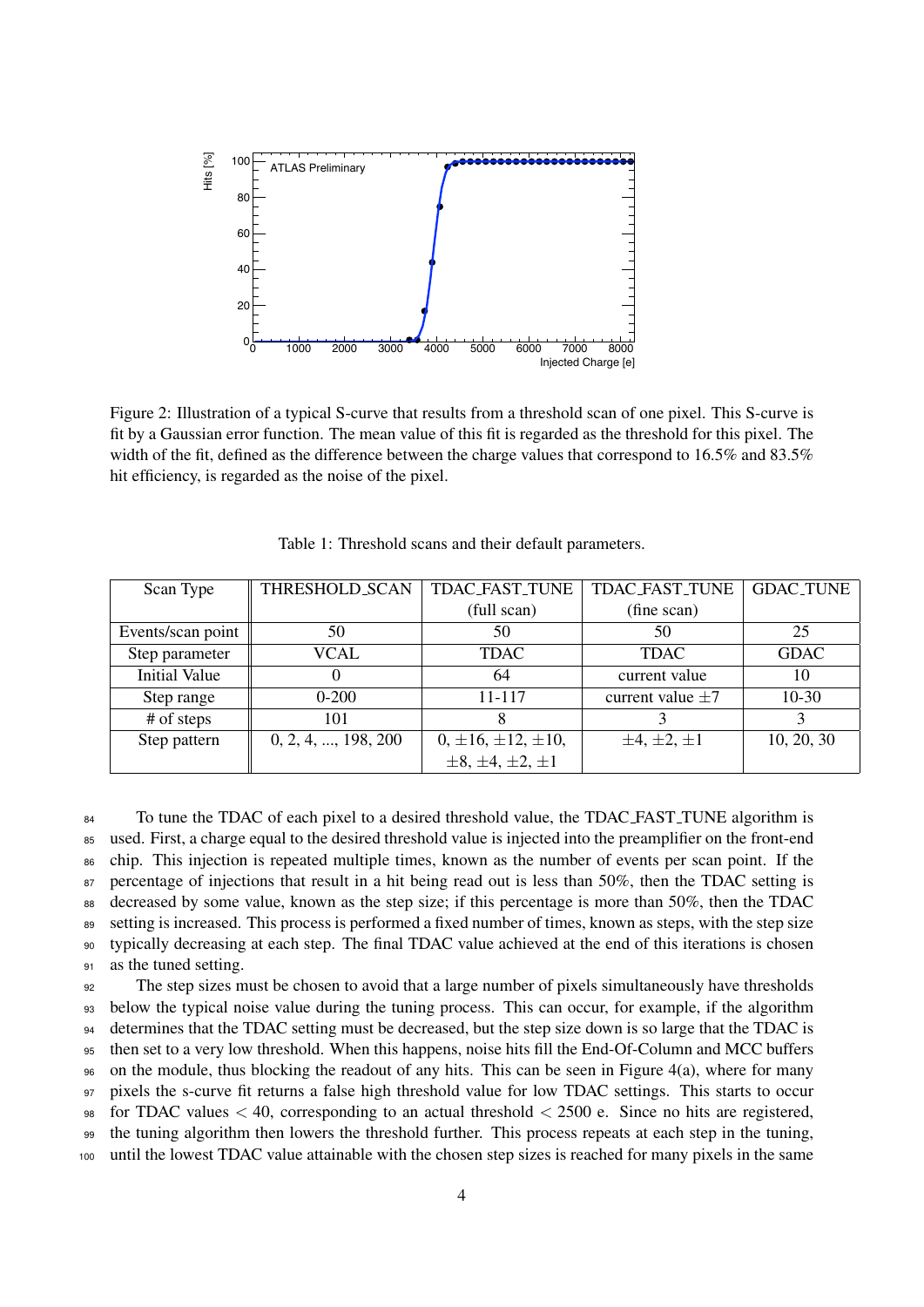

Figure 3: Difference between the measured value of threshold per pixel (a) and noise per pixel (b) between two consecutive threshold scans over 280 modules.



Figure 4: Dependence of threshold on TDAC (a) and GDAC (b) setting for 8640 pixels on one module.

module.

 In the threshold tuning procedure two different sets of step sizes and range are used, both chosen to avoid having noise hits overwhelm the readout. One set is used to cover a maximal range of TDAC settings, and is used for an initial TDAC tuning. For this, the initial TDAC value is set to the middle of the range, i.e. 64. The TDAC is then adjusted in 8 steps, including the initial setting, with the decreasing step sizes of 16, 12, 10, 8, 4, 2, and 1. Pixels that still end the tuning with the lowest reachable TDAC setting, determined by the initial value and the step sizes, are then reset to a TDAC value of 113, effectively disabling these pixels. Another set of step sizes covers a smaller range around the current TDAC setting, and is used to refine a previous TDAC tuning. For this, the initial TDAC value is kept at the current value. The TDAC is then adjusted in just 4 steps, with the decreasing step sizes of 4, 2, and 1. These two sets of parameters are detailed in Table 1.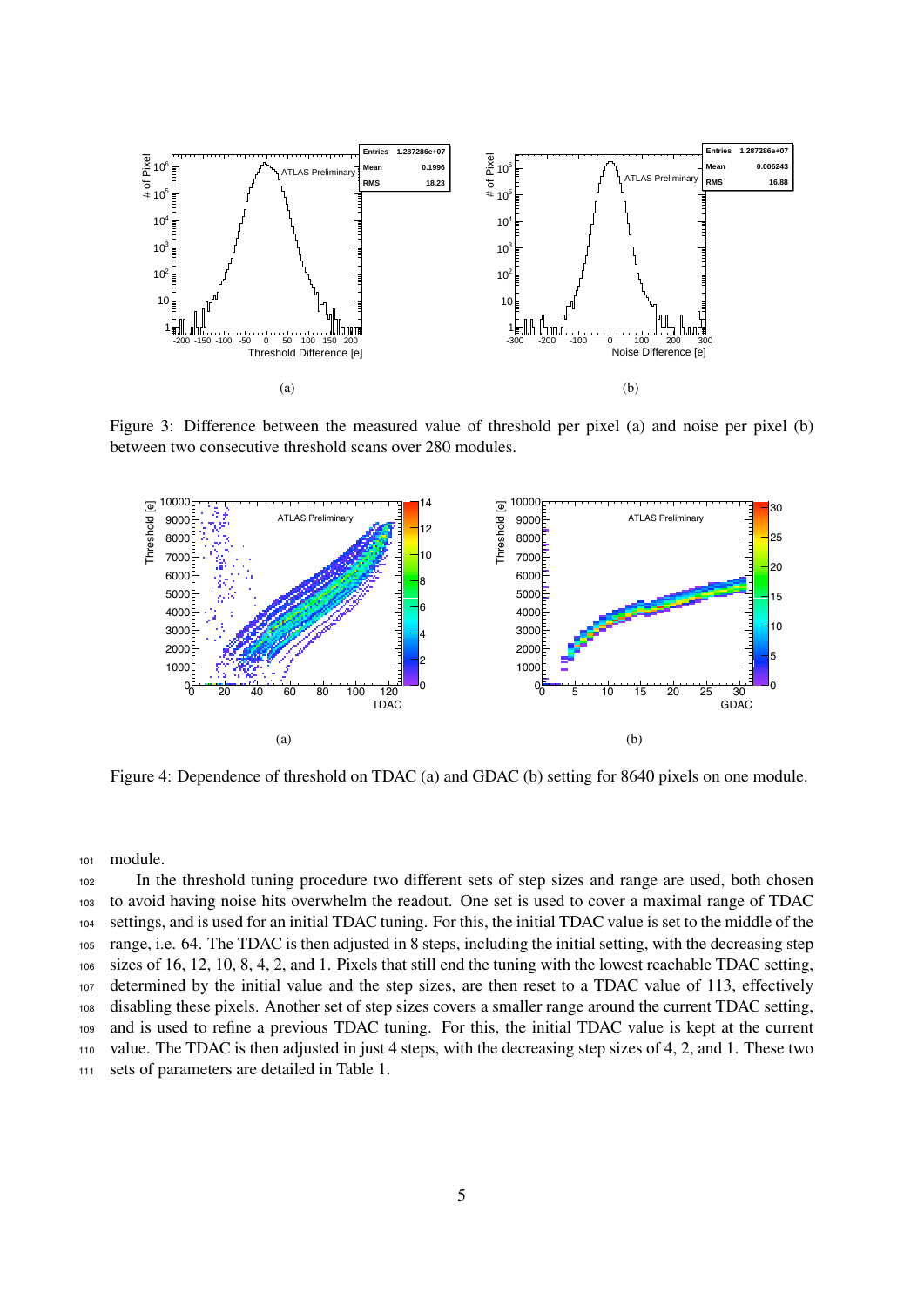#### 2.3 GDAC Tuning

 The GDAC is the 5-bit digital-to-analog converter that controls the threshold for an entire front-end chip. The full range of GDAC values is 0-31, covering a range in threshold of approximately 0-5000 e. A typical GDAC value for a target threshold of 4000 e is between 10 and 30. In this range, one step in GDAC is equal to approximately 100 e. The dependence of threshold on GDAC setting for all pixels on one module is shown in Figure 4(b).

 Tuning of the GDAC is only necessary if the range of available thresholds during the TDAC tuning is not sufficient to reach the target threshold on a particular front-end chip, as indicated by a large number of TDACs being set to very high or very low values. Shifting the global threshold value for a front-end chip correspondingly shifts the range of individual pixel thresholds available for a TDAC tuning. To ensure that after the GDAC tuning the target threshold will be attainable in the range of TDAC settings, the GDAC tuning is performed with all TDACs set to the middle of their range, i.e. 64.

 The GDAC is tuned to a target threshold using the GDAC TUNE algorithm. Typical parameters of this algorithm are listed in Table 1. The GDAC TUNE algorithm first performs a THRESHOLD SCAN for a set number of GDAC settings and records the average threshold over the front-end chip at each step. This process is very time consuming, as it requires a full THRESHOLD SCAN to be performed at each step (the typical time for one THRESHOLD SCAN is 41 minutes, as discussed in Section 3.1). Because of this, usually only very few GDAC settings, typically 3, are used, and only a fraction of the 130 pixels on every front-end chip, typically  $\sim 10\%$ , are scanned. The two GDAC settings that yield an average threshold closest to the desired threshold are then selected. These two GDAC settings and their corresponding average threshold results are then used to create a linear function that maps GDAC settings to threshold values. This linear function is used to select the GDAC value that corresponds most closely to the desired threshold.

## 3 Threshold Tuning During the 2008 Calibration Period

#### 3.1 Threshold Tuning Procedure

 The calibration period in the fall of 2008 was the first time the threshold tuning was performed on the full Pixel Detector. At the beginning of this period, all TDACs and GDACs were set to the values that had been determined during module production [8], referred to from now on as the production tuning. During LHC operation, radiation damage will increase the dispersion of threshold values, and periodic retuning will be necessary.

 The following summarizes the threshold tuning procedure in 2008. All scans were performed with the settings listed in Table 1.

1. THRESHOLD SCAN : to establish the initial threshold settings of each pixel.

- 2. TDAC FAST TUNE : to tune the TDAC values of each pixel to a threshold of 4000 e.
- 146 3. THRESHOLD\_SCAN : to verify the tuned threshold value of each pixel.
- 4. GDAC TUNE : to tune the GDAC values of front-end chips that failed the initial TDAC tuning.
- 5. TDAC FAST TUNE : on only those front-end chips that failed initial TDAC tuning.
- 6. THRESHOLD SCAN : to verify the tuned threshold value of each pixel.
- 7. Time-over-threshold (ToT) tuning procedure [9].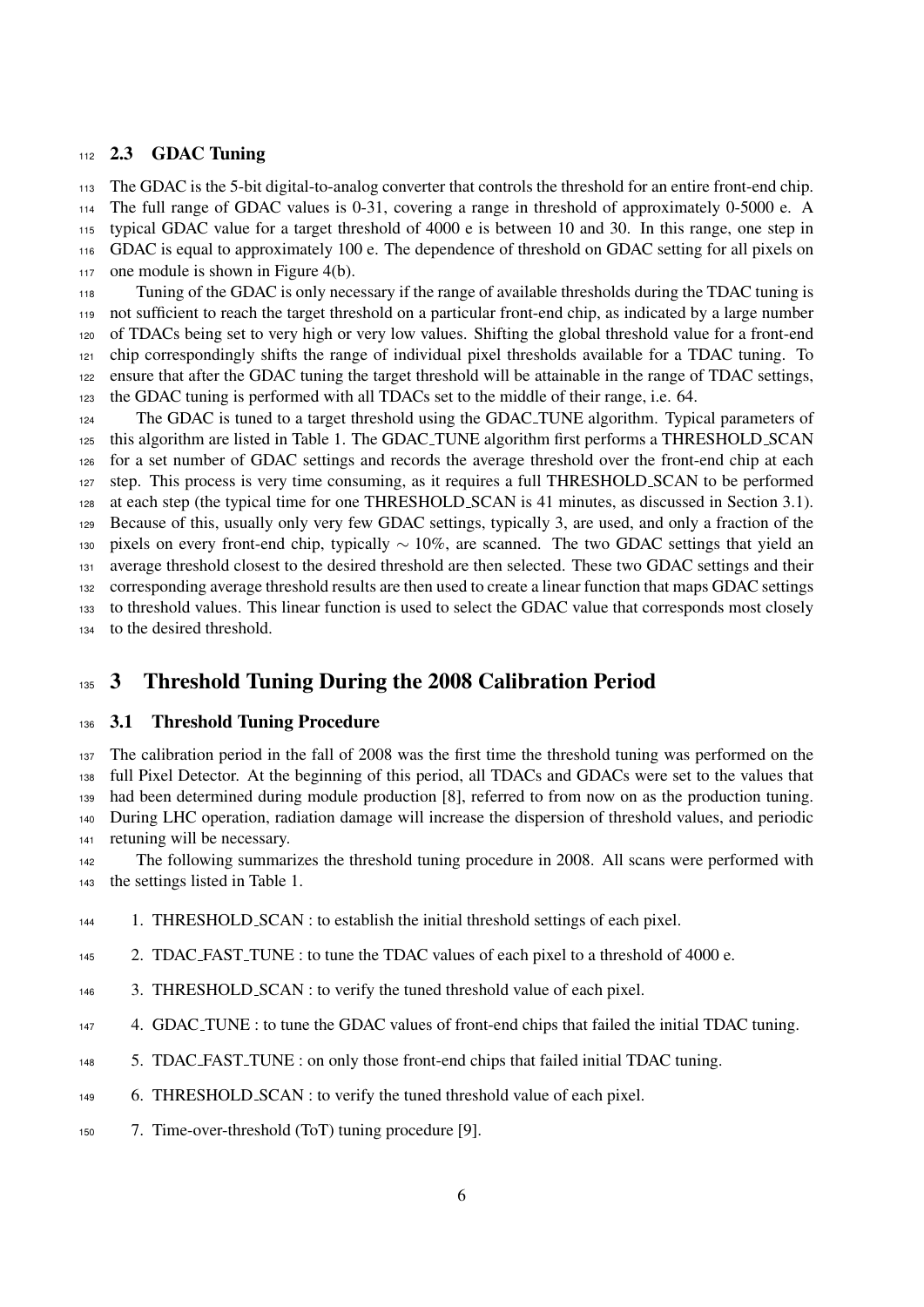8. TDAC FAST TUNE : using a restricted number of steps to refine the threshold tuning after the ToT tuning.

9. THRESHOLD SCAN : to verify the tuned threshold value of each pixel.

154 A module was determined to have failed the initial TDAC tuning if its average TDAC was  $> 74$  or < 55, as determined by a software tool that directly inspects the module configuration stored in the database. This indicated that the GDAC values for its front-end chips are too low or too high. In this case, a GDAC tuning was performed in order to allow the TDACs to be tuned closer to the middle of their range.

 Due to interference between the threshold tuning and the ToT tuning for each pixel, TDAC tuning was repeated after the ToT tuning procedure. The ToT tuning changes the value of the feedback current across the preamplifier. This changes the maximum pulse height, and thus affects the threshold setting that corresponds to a particular charge. It was observed during the 2008 calibration period that the ToT the tuning increased the average threshold by  $\sim$  0.04% and the RMS of the threshold distribution by  $\sim$  40%. The threshold tuning, on the other hand, influenced the ToT tuning much less. The threshold tuning 165 increased the average ToT by  $\sim 0.01\%$  and decreased the RMS of the ToT distribution by  $\sim 3\%$  [9]. This may be due to the fact that the ToT only changed slightly during this tuning, by ∼ 2%, while the threshold changed more significantly, as discussed in Section 3.2.

 Since the threshold is only slightly affected by the ToT tuning, the TDAC FAST TUNE that is run after the ToT tuning uses the 4-2-1 step pattern, as described in Section 2. This setting is used whenever a small refinement to a previous tuning is necessary, for example at new temperature settings, after radiation damage, or to reduce the RMS of the threshold settings across a module.

 In order to quickly and efficiently analyze the data obtained from the threshold scans, an online analysis, called "THRESHOLDanalysis", was implemented. This analysis allows the user to define limits on certain parameters in order to assess the tuning of a module or front-end chip. The user can then combine the results of this analysis with data from the histograms produced by a THRESHOLD SCAN and knowledge of the history of each module to determine whether or not the tuning procedure should be repeated for that module. The parameters, and typical values of these parameters for a target threshold of 4000 e, that are used to assess the quality of the tuning are:

- Percentage of pixels on a front-end that are within a minimum and maximum threshold value. Typically 95% of pixels are required to be above 3000 e and below 5500 e for a front-end chip to be classified as passing the analysis.
- Minimum and maximum value of average threshold over a front-end. Typically the average thresh- old is required to be above 3200 e and below 5300 e for a front-end chip to be classified as passing the analysis.
- Percent of pixels on a front-end, separated by pixel type, that fail a maximum noise cut. Typically 90% of pixels are required to have a noise value below 400-450 e for a front-end chip to be classified as passing the analysis. The exact cut value varies between types of pixels because of their varying typical noise values, as discussed in Section 3.2.
- Maximum RMS of threshold for pixels on a module or front-end. Typically the RMS must be less than 400 e for a front-end chip to be classified as passing the analysis.
- Number of "bad" pixels on a front-end chip, where a pixel is designated as "bad" if it does not return a threshold and noise measurement. This failure could occur if a pixel is legitimately dead or damaged, or if the S-curve fitting procedure during a threshold measurement fails, as discussed in Section 3.2. Typically a front-end is required to have less than 200 bad pixels to be classified as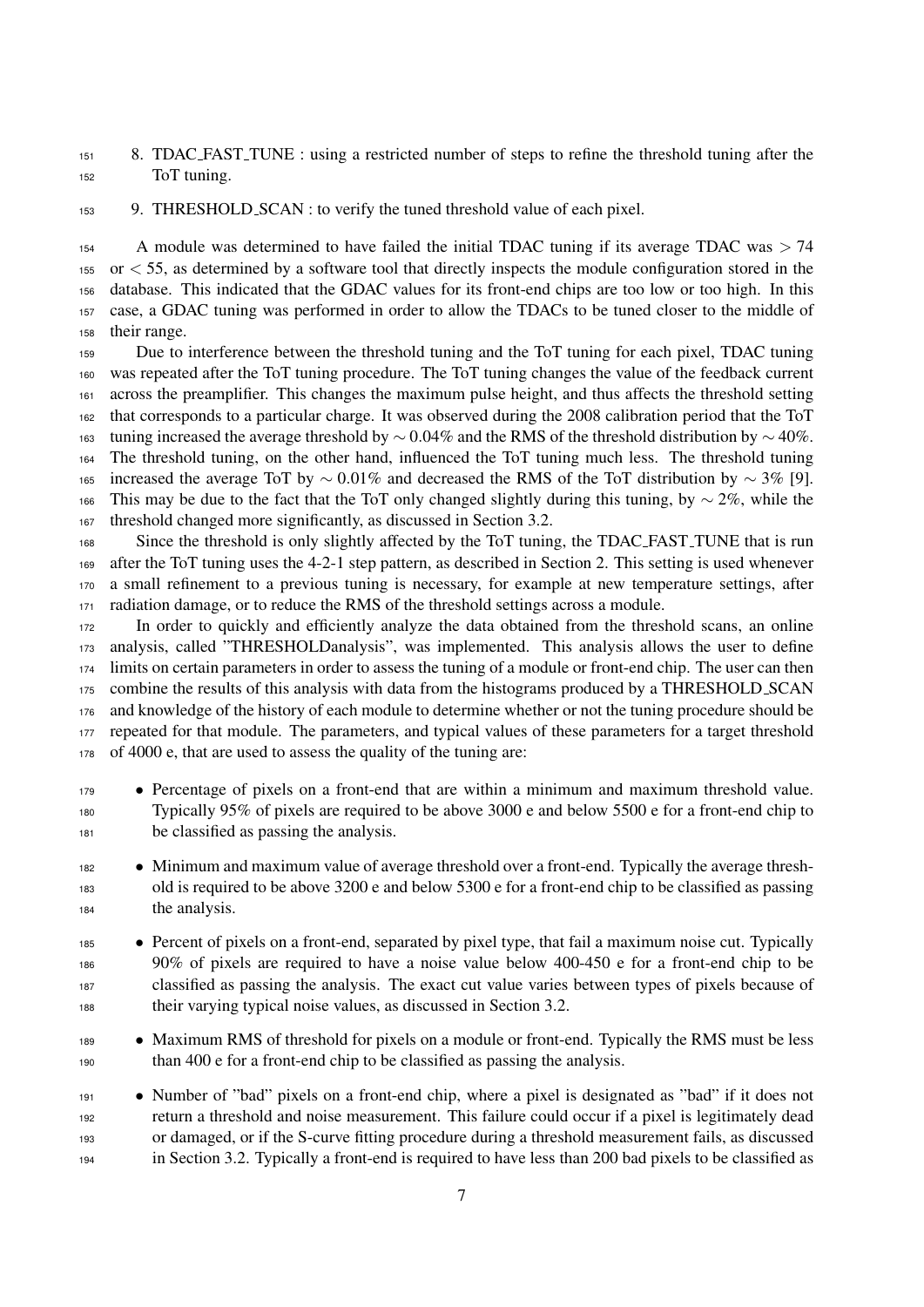| Scan                  | Time $(L0, L1, Disks, half of L2)$ |
|-----------------------|------------------------------------|
| THRESHOLD_SCAN        | 41 m                               |
| <b>TDAC FAST TUNE</b> | 1 h $20 \text{ m}$                 |
| <b>GDAC TUNE</b>      | 1 h 10 m                           |

Table 2: Execution time for threshold scans on Layer 0, Layer 1, Disks, and half of Layer 2.

 passing the analysis. However, unlike the other analysis parameters, a failure on this cut typically does not indicate a bad threshold tuning, but instead a poor threshold measurement.

 During 2008, the version of the DSP code being used had memory constraints that limited the number of modules connected to a ROD which could be included in a single scan. This introduced complications for RODs connected to modules on Layer-2 of the pixel barrel, which have 26 modules per ROD, as opposed to RODs connected to other segments of the detector, which have at most 13 modules per ROD. Thus in order to cover the full detector, each scan was performed once for part of the detector containing half of the Layer-2 modules, then again for a portion containing the other half.

 The approximate times needed to perform these scans are listed in Table 2. Note that because only half of all Layer-2 modules could be included in the same scan, the total time needed to scan the full detector was twice the time listed.

#### 3.2 Threshold Tuning Performance

 Figure 5 shows the module average threshold value for 1642 modules for which reliable threshold mea-surement data exists. The scans used to obtain this data are listed in Table 3 of the Appendix. The mean

module measured threshold is 3939 e, with an RMS of 5 e. These measured threshold values are offset

from their actual threshold values by a known bug of the 2008 DSP code, which incorrectly mapped the

VCAL setting to the measured charge value. It should be emphasized that this offset is a fault in the

measurement of threshold values, not in the tuning of the threshold.



Figure 5: Average module threshold for 1642 modules with the 2008 tuning.

 1642 modules corresponds to ∼ 94% of the Pixel Detector. The remaining modules were either not tuned or not measurable due to hardware or software faults. Specifically,

 • 51 modules were inoperable due to hardware failures. Of these, 36 modules were located on cooling circuits that were not operated in 2008 due to leaks, and 15 modules had hardware failures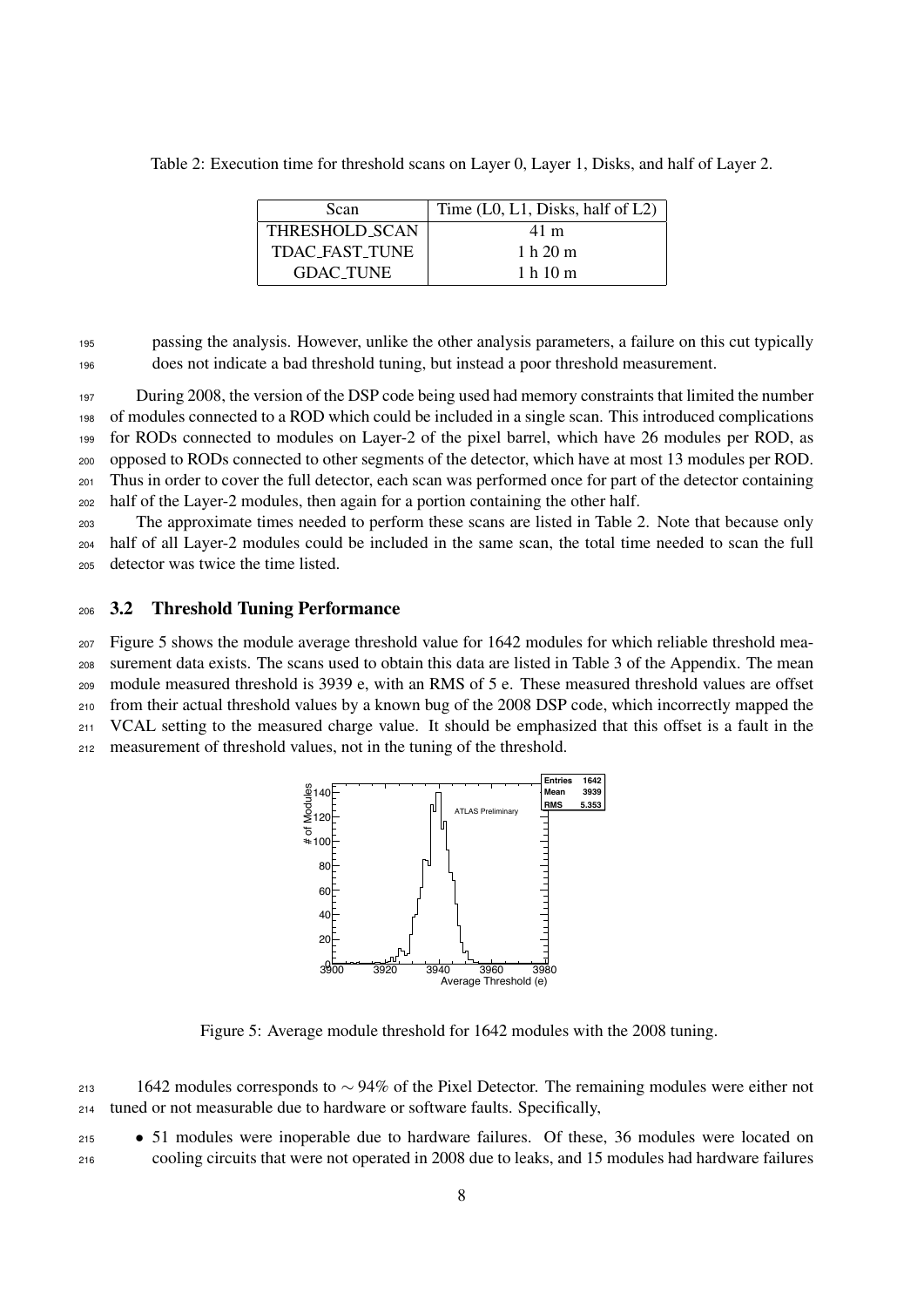on the module or its optical services, such as open low voltage lines or broken optical connections. Another 6 modules were operable, but failed during optical communication or digital injection tests. 3 modules for unknown reasons consistently failed to return results during a threshold scan.

 • 20 modules had known or suspected broken high-voltage supply lines. The high voltage on a mod- ule is used to provide the bias voltage across the silicon sensor. If no high voltage is provided, then the sensor is not depleted, resulting in an increased capacitance across the sensor. This increased capacitance causes additional noise across the readout electronics that interferes with both thresh- old calibration and measurement. Since measurements for these modules are inherently inaccurate, they are also excluded from the results discussed here.

<sup>226</sup> • The remaining 22 modules failed to be measured due to an error in the S-curve fitting procedure that is performed by the DSP code during a threshold measurement. Due to a bug in the 2008 DSP code, the S-curve fitting procedure sporadically fails for many pixels on some modules during a THRESHOLD SCAN, returning a value of zero for the threshold and noise of all except approx- imately 1000 pixels. In a subsequent scan, however, the module may return normal results. In order to eliminate these failures, modules on which less than 2000 pixels return non-zero values are excluded from all results shown here.

 Figure 6 shows the single-pixel threshold and noise distributions for pixels on 1527 modules with production tuning and 1642 modules with 2008 tuning. The production tuning was performed at three different sites, before the modules were initially loaded onto support structures. This tuning used varia- tions of the TDAC and GDAC tuning algorithms described in Section 2 to set a target threshold of 4000 e. The two peaks in threshold value seen in the production tuning are possibly due to differences between the testing infrastructures at different production sites. The 2008 tuning merges these threshold settings to a measured central value of 3939 e.

 Threshold tuning should not affect the electronic noise of the pixel channels. The increase in the number of pixels with noise above 500 e in the 2008 tuning with respect to the production tuning is the result of setting lower TDAC values on pixels that had TDAC settings of 127, and hence were effectively disabled, in the production tuning. This corresponds to a 0.01% (∼ 8000 pixels) increase in the number of noisy pixels observed during data taking with a random trigger [4].

 Figure 7 shows the distribution of all TDAC and GDAC values over the full detector in the 2008 tuning module configuration. The mean TDAC value is 67, and the mean GDAC value is 18. A spike can be seen at a TDAC value of 106. This is due to noisy pixels that had their TDAC value set to 113 during the initial TDAC tuning (the maximum TDAC reachable), as described in Section 2.2, but then had their TDACs lowered by 7 steps (the maximum decrease) during the TDAC tuning that was performed after the ToT tuning. The small number of pixels with a TDAC value of 0 are pixels that were never tuned during 2008. The dip in the number of pixels with TDAC of 64-65 is due to the tuning algorithm initially setting the TDAC to 64, and then iterating away from this value.

 The threshold and noise behavior of individual pixels varies according to the size of the sensor cell and the manner in which the pixels are connected to the front-end chips [2]. Figure 8 shows a map over the module of the average noise value for all pixels in the 2008 tuning, and Figure 9 shows the threshold and noise distributions of these pixels, separated according to their connection type. Most pixels are normal pixels, which are connected directly to the front-end chip for readout, have a size of  $50 \times 400 \mu$ m<sup>2</sup>, and have an average noise of 160 e. Long pixels,  $50 \times 600 \mu$ m<sup>2</sup> in size, are also bonded directly onto a front-end chip, but are longer in order to cover the approximately 400  $\mu$ m side gap between front-end chips on a module. These can be seen in Figure 8 as the columns of pixels in between the front-end chips. Their larger size gives a larger capacitance, and hence a slightly higher noise value 262 than normal pixels. On average, long pixels have a noise of 185 e. Other  $50 \times 400 \mu m^2$  pixels are also located between facing front-end chips. As these cannot be connected directly, they are instead ganged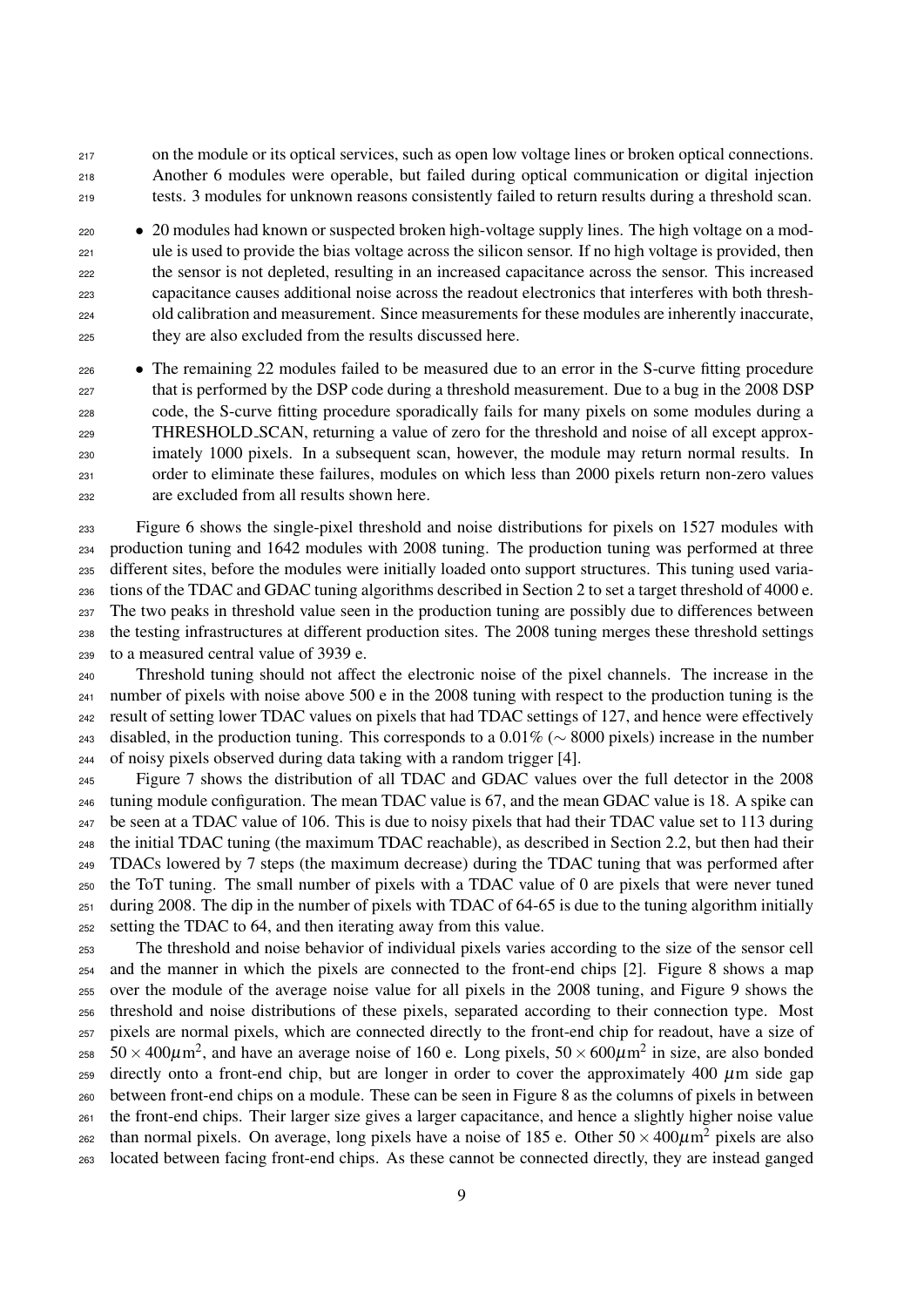by a metal strip on the sensor to pixels which are connected directly to a front-end chip. Both these pixels and the pixels to which they are connected are called ganged pixels. Due to the increased capacitance across the sensor, ganged pixels have a mean noise of 280 e, which is higher than the noise for pixels that are directly connected to the readout. Pixels between two ganged pixels are called inter-ganged pixels. Inter-ganged pixels pick up some of the noise from ganged pixels, and thus also have slightly high noise value, on average 172 e. Both ganged and inter-ganged pixels can be seen in Figure 8 as the rows of pixels in the middle of the module, between the upper and lower front-end chips. Pixels that are both long and ganged (interganged) have a mean noise approximately 37 e (20 e) higher than regular ganged (interganged) pixels.

 The mean threshold value is within 13 e for all pixel types. However, higher noise interferes with the tuning procedure, producing a larger spread in threshold values for non-normal pixels. This can be seen in the RMS of Figure 9(a). The dispersion of normal pixels is 37 e, but can be as high as 51 e for ganged pixels.

#### 277 4 Improvements for 2009

 Several changes have been made to the software, hardware, target thresholds, and tuning algorithms that are used starting in summer 2009. A new version of the DSP code is available, and it improves the performance of threshold measurements and tunings. In the 2009 DSP code, correct mapping of the VCAL setting to charge value eliminates the roughly 60 e offset in the measured value of the threshold reported by the THRESHOLD SCAN. Failures during the S-curve fitting procedure have been reduced by upgrading the DSP router firmware to better handle corrupted data. Due to improvements in the allocation of memory on the ROD, both threshold measurement and tunings can be performed on all modules on the detector in parallel, reducing by a factor of two the amount of time needed to scan the full detector. The TDAC FAST TUNE algorithm was also changed to set pixels that reach the minimum possible TDAC value to a TDAC value of 127.

 Threshold measurements can be performed on approximately 97.9% of the detector for fall 2009 calibration, as opposed to the 94% for which data was available in 2008. This improvement encompasses both the improvements to the measurement procedure in the DSP software and recovery of cooling loops and optical connections. The remaining problematic modules are either inoperable due to hardware problems, such as open high voltage or low voltage lines, or cannot be threshold tuned due to failures during optical tuning or digital injection.

 In 2009, threshold tuning will be performed with the target values of 3500 e and 3000 e, in addition to 4000 e. It is hoped that these lower threshold values will have a reduced number of split clusters and improve the position resolution with respect to 2008 cosmic data, without a noticeable loss in efficiency, which is presently near 100% for working pixels in the barrel region.

## 5 Conclusion

 In autumn 2008, the threshold tuning procedure was performed on the full Pixel Detector for the first time. The target threshold of 4000 e was chosen as a reasonable set point to have both good hit detection efficiency and good cluster position resolution. Approximately 94% of the detector was successfully 302 tuned to a measured mean value of 3939 e, which is offset from the true threshold value by  $\sim$ 60 e, with a RMS over the full detector of 37 e. The remaining 6% was either inoperable, remained with the production tuning, or was correctly tuned, but could not be measured. Improvements to both the software and hardware make approximately 97.9% of the Pixel Detector available for threshold tuning in 2009.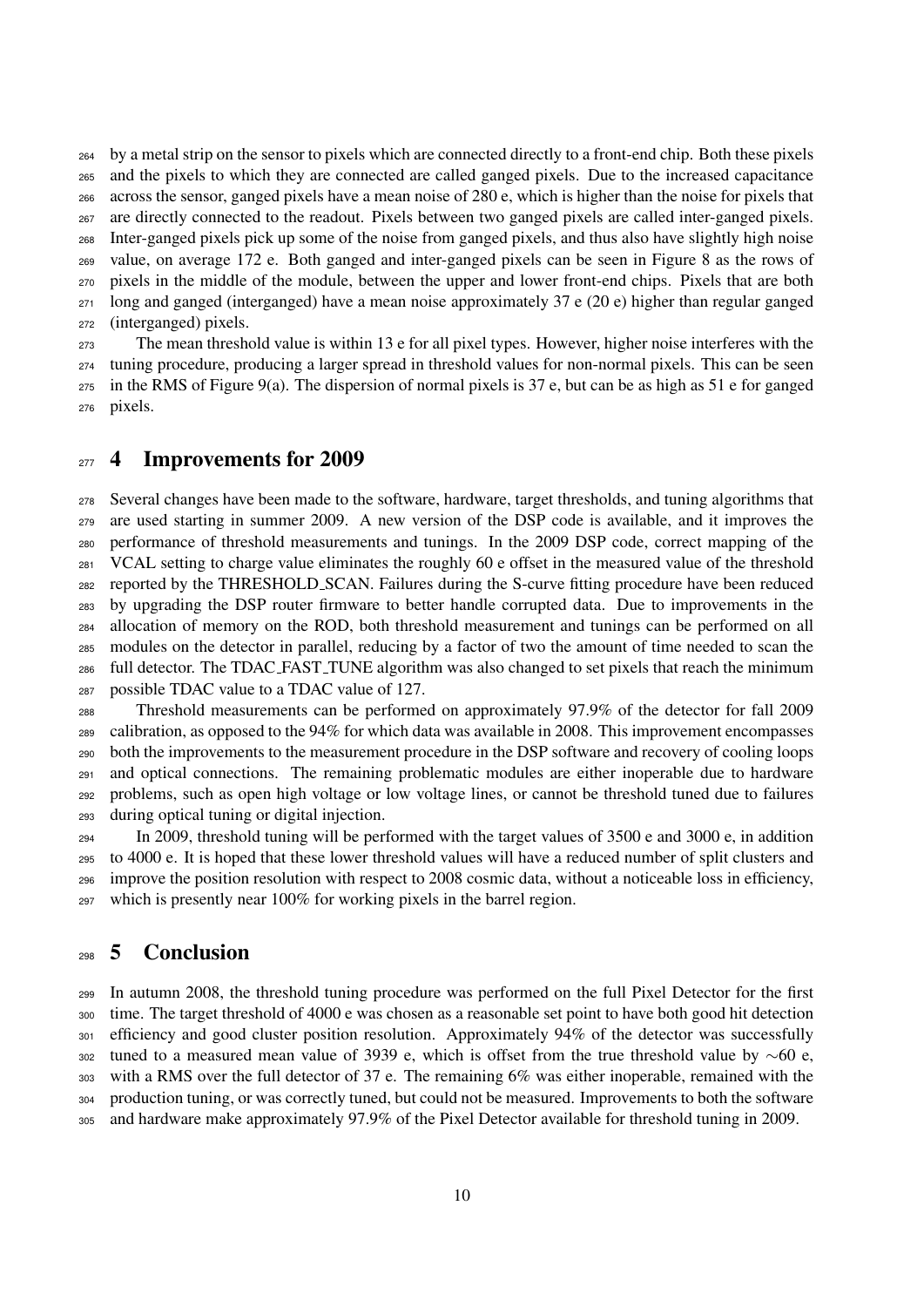

Figure 6: Threshold (a) and noise (b) distributions as measured for 1527 modules with the production threshold tuning (dashed) and 1642 modules with the 2008 tuning (solid).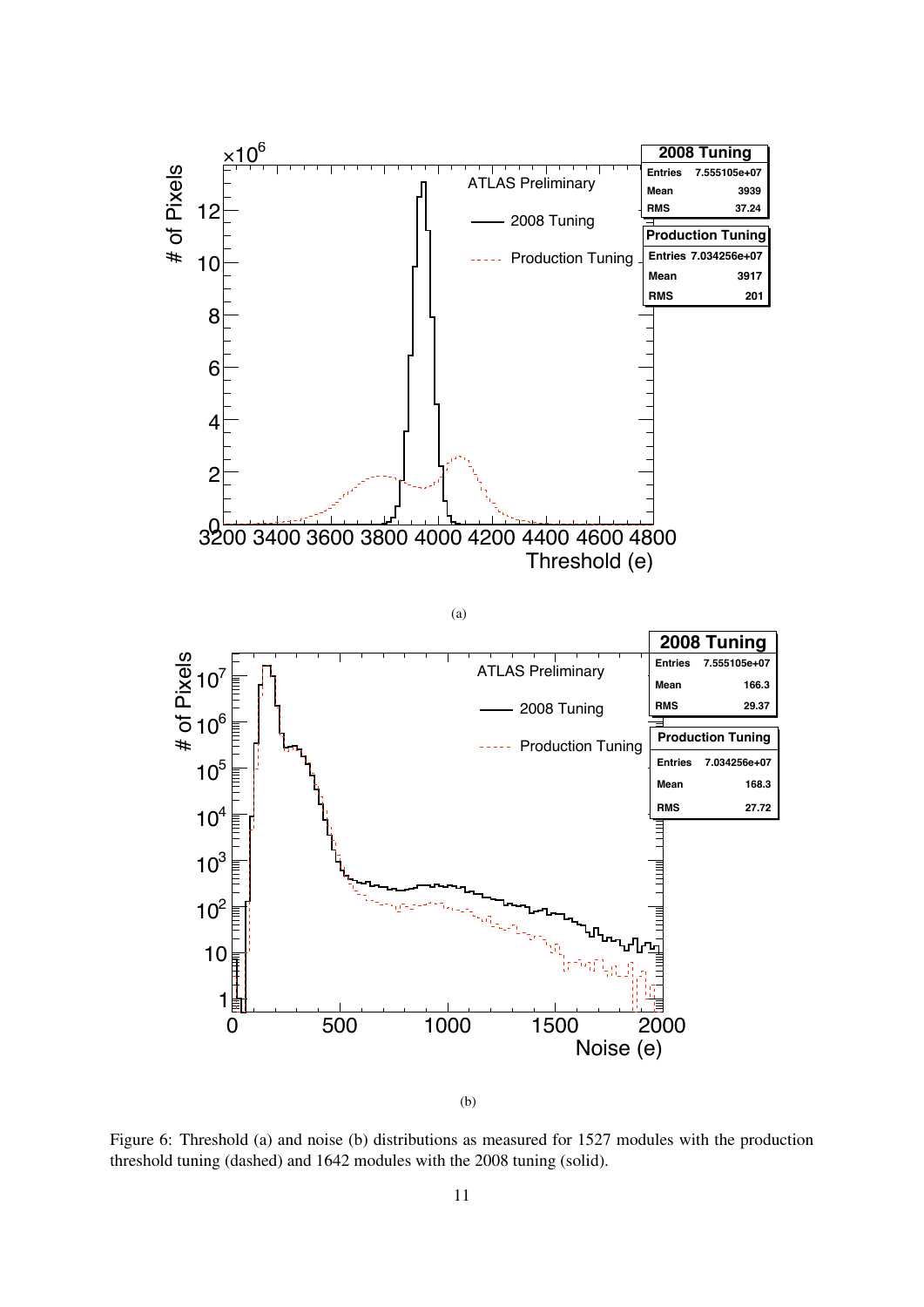

Figure 7: Distribution of TDAC values (a) and GDAC values (b) for all 1642 modules in the 2008 tuning. Note that this includes modules that were not successfully TDAC-tuned or do not have reliable threshold measurement data.



Figure 8: Map of average noise per pixel for the 1642 modules with the 2008 tuning. Most pixels are normal pixels, with an average noise of 160 e. Long pixels can be seen on the columns between front-end chips, with an average noise of 185 e. Ganged and inter-ganged pixels can be seen in the middle rows of the module, between the upper and lower front-end chips, with an average noise of 280 e and 172 e, respectively.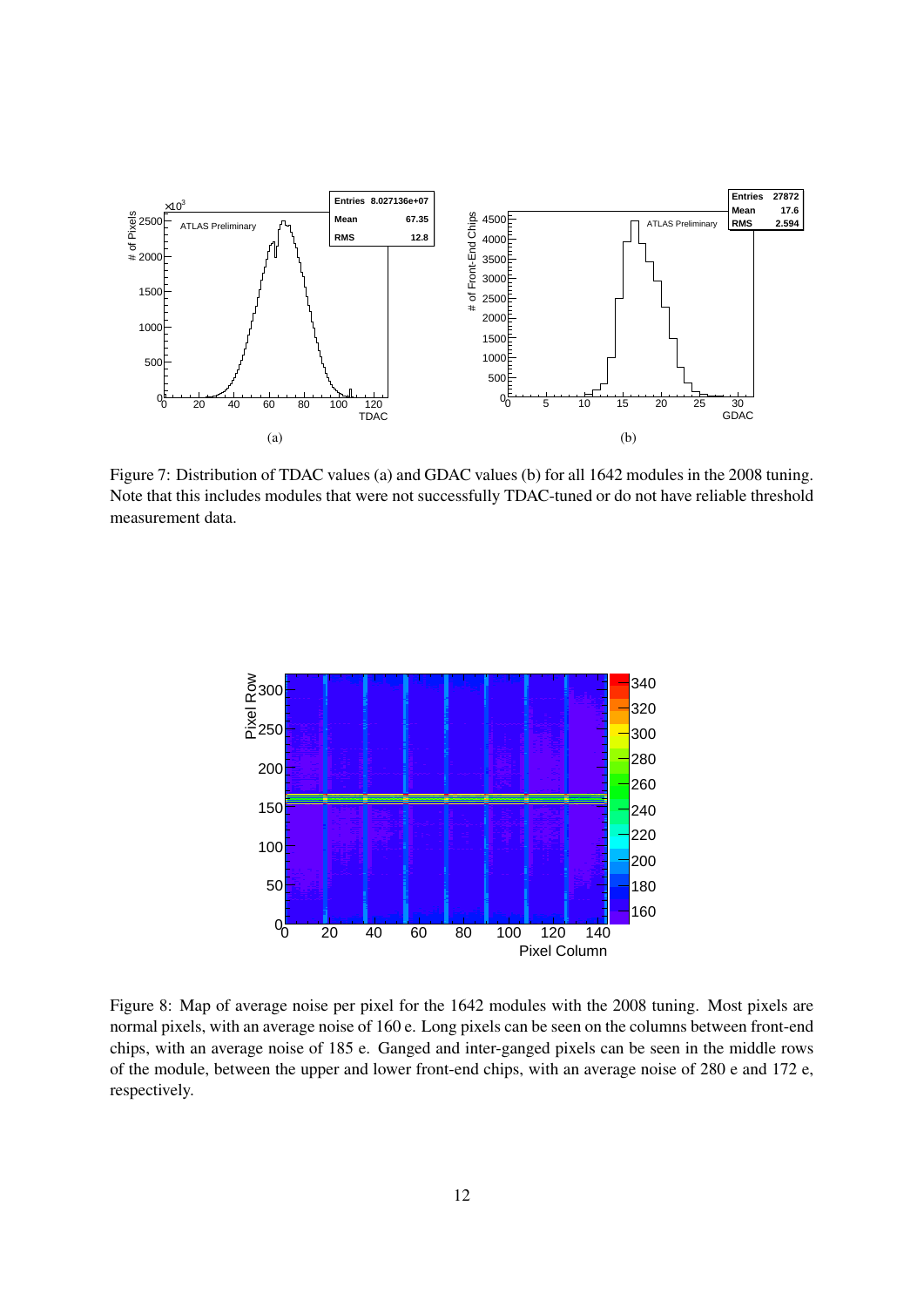

(b)

Figure 9: Threshold (a) and noise (b) distributions for normal, long, ganged, and inter-ganged pixels on 1642 modules with the 2008 tuning.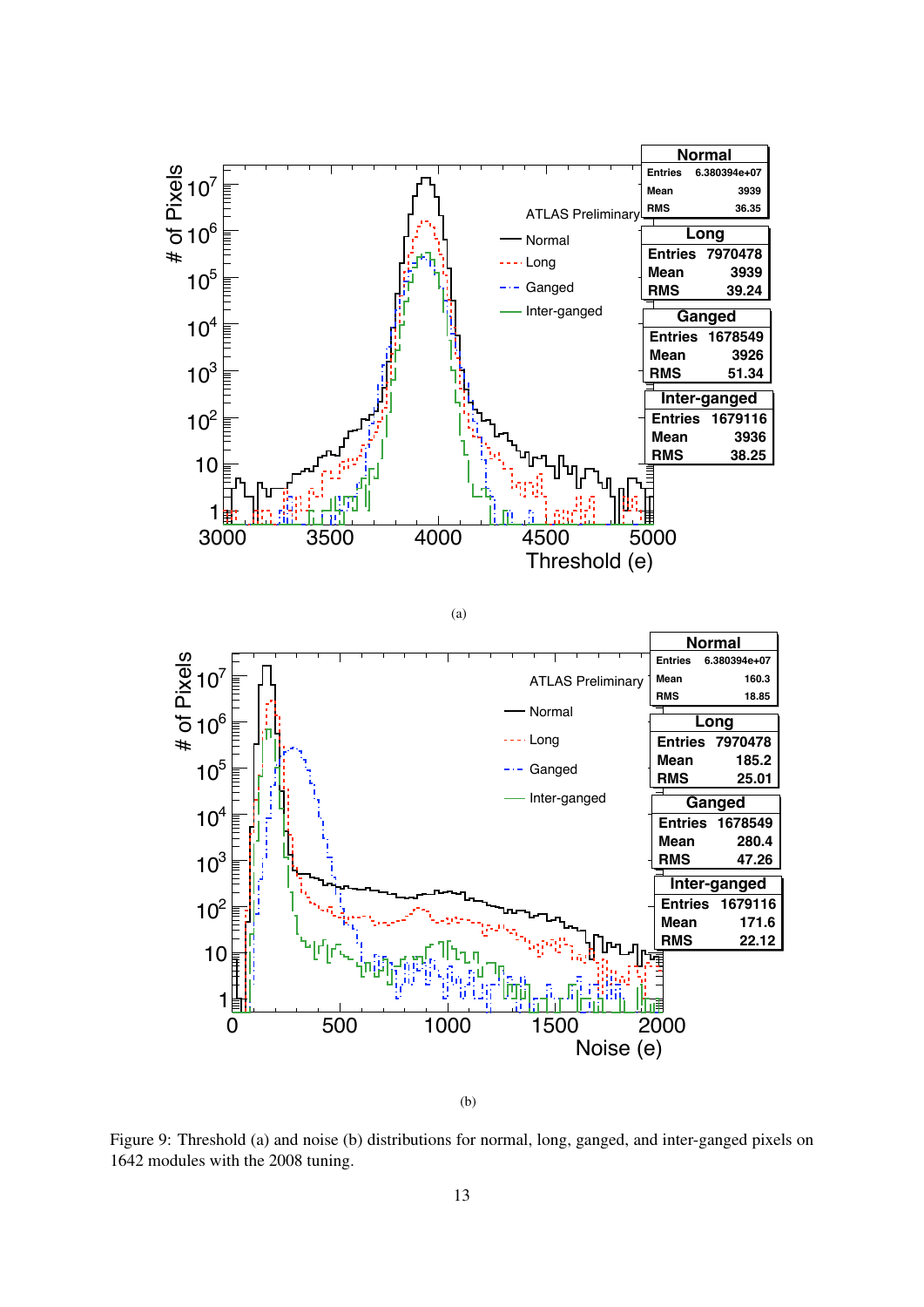# **6 Appendix**

| Scan # | Comment                         |  |
|--------|---------------------------------|--|
| 11880  | production tuning               |  |
| 11881  | production tuning               |  |
| 13902  | final tuning                    |  |
| 13912  | final tuning                    |  |
| 13922  | final tuning                    |  |
| 13654  | final tuning, consecutive scans |  |
| 13657  | final tuning, consecutive scans |  |

Table 3: THRESHOLD SCANs used in this document.